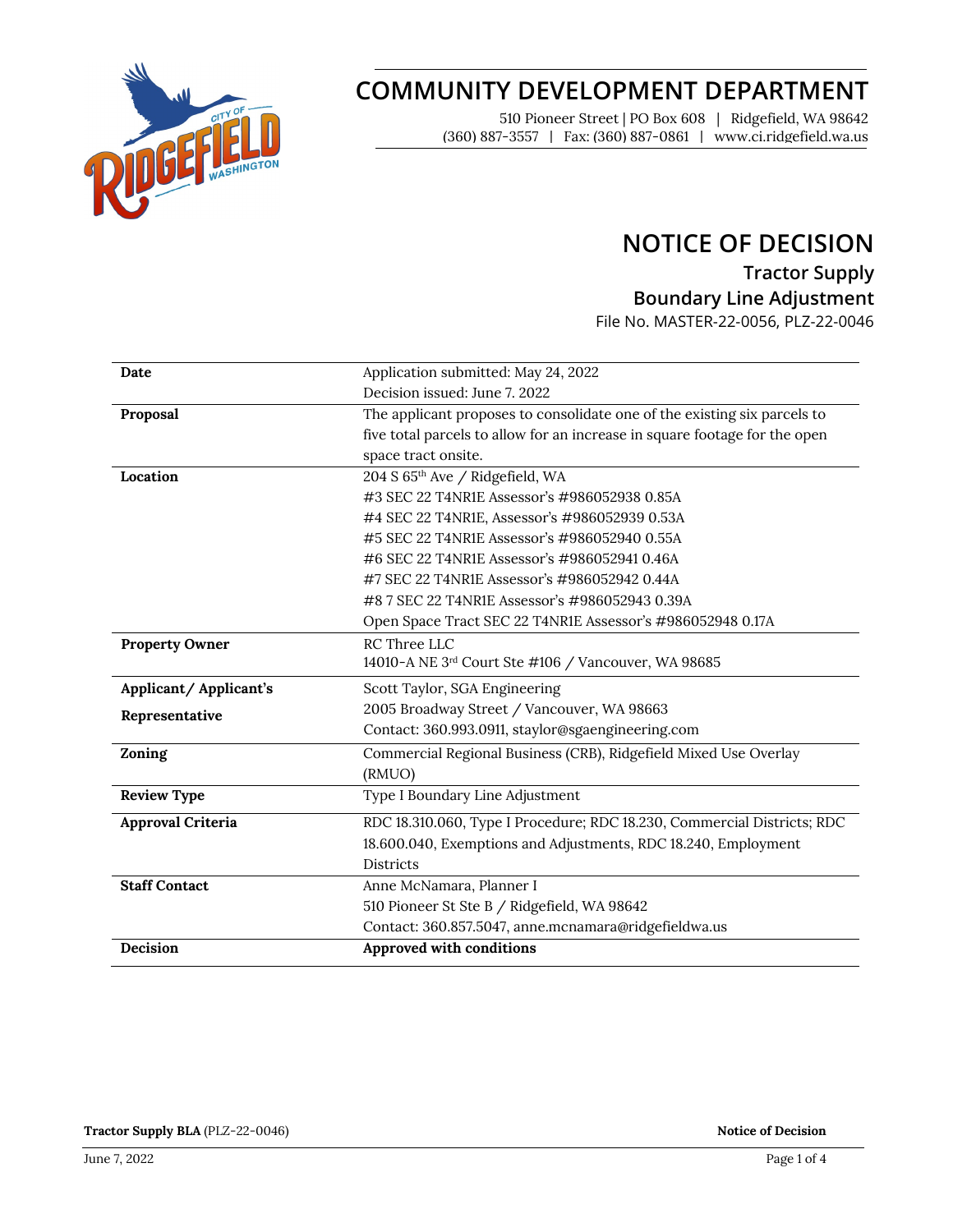## **I. PROPOSAL**

RC Three LLC owns Lots 3-8 (#986052938, #986052939, #986052940, #986052941, #986052942, #986052943 and one open space tract (#986052948), as part of the Tractor Supply development currently in progress. The applicant seeks to consolidate Lot 8, and adjust the property lines for Lots 3-6, as well as the open space tract.

## **II. FINDINGS**

The parcels were platted as part of the Ridgefield Crossing Mixed Use Subdivision Phase 1. The westernmost parcels front onto south 65th avenue, which is a public street. The proposed adjustment consolidates the existing Lot 8, one of the existing six parcels, to create five total parcels and expand the square footage of the onsite open space tract.

An application for a boundary line adjustment shall demonstrate that the requested adjustment complies with the review criteria in the Ridgefield Development Code (RDC), Section 18.600.040.B. The criteria are identified in Sections A and B below.

*A. The Planning Director must determine that the requested boundary line adjustment complies with the minimum lot area and dimensional requirements of the zoning district, provides access to a public right-ofway, and satisfies the applicable requirements in the city engineering standards.*

#### **Findings**

|                                   | Lot Area (sq ft) | Lot Width (ft) |
|-----------------------------------|------------------|----------------|
| <b>CRB Minimums</b>               | 10,000 sq ft     | $50$ ft        |
| Existing Lot 3                    | 37,068 sq ft     | $120$ ft       |
| Proposed Lot 3                    | 16,620sq ft      | $120$ ft       |
| Existing Lot 4                    | 23,188 sq ft     | 135.58 ft      |
| Proposed Lot 4                    | 20,448 sq ft     | 120 ft         |
| Existing Lot 5                    | 24,091 sq ft     | 135.58 ft      |
| Proposed Lot 5                    | 14,157 sq ft     | 82.77 ft       |
| Existing Lot 6                    | 19,897 sq ft     | 105.58 ft      |
| Proposed Lot 6                    | 12,513 sq ft     | 82.77 ft       |
| <b>Existing Lot 7</b>             | 19,257 sq ft     | 189.58 ft      |
| Proposed Lot 7                    | 73,929 sq ft     | 240.81 ft      |
| Existing Lot 8                    | $17,055$ sq ft   | 84 ft          |
| Proposed Lot 8                    | $0$ sq ft        | $\Omega$       |
|                                   | (consolidated)   |                |
| <b>Existing Open Space Tract:</b> | 7,607 sq ft      | 84 ft          |
| Proposed Open Space Tract:        | 10,496 sq ft     | 322.66 ft      |

In the CRB zone, the minimum lot area is 10,000 sq ft and the minimum lot width is 50ft. The existing and proposed lot dimensions are: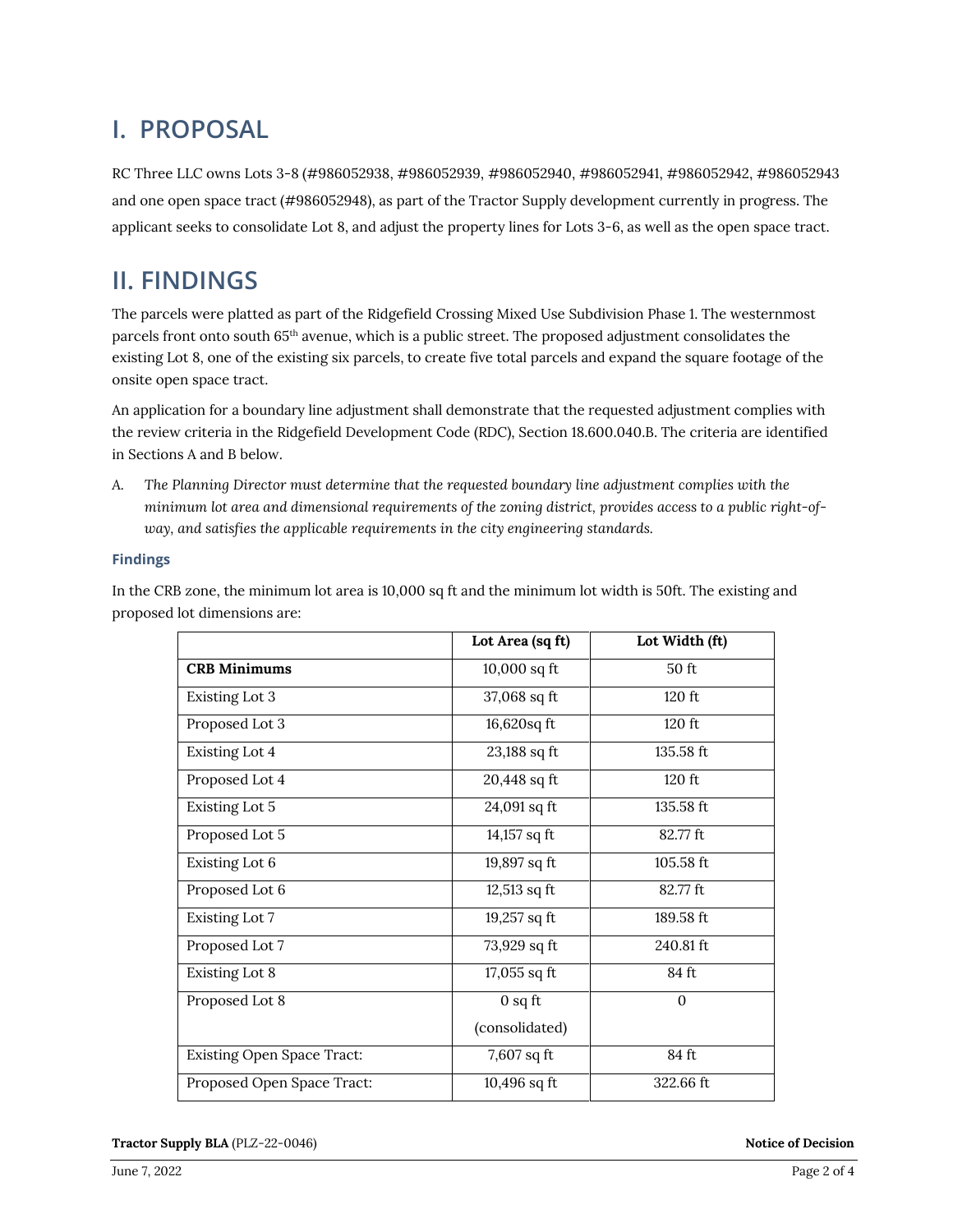The proposed adjustment will. The adjustment will have no effect on compliance with City Engineering Standards.

*B. The City Engineer must determine that the requested boundary line adjustment does not interfere with planned right-of-way improvements, public facility easements, or capital facilities identified within the Ridgefield Capital Facility Plan.*

#### **Findings**

The City Engineer determined that the proposed adjustment does not interfere with planned right-of-way improvements, public facility easements, or capital facilities identified within the Capital Facility Plan.

### **III. DECISION & CONDITIONS OF APPROVAL**

The City of Ridgefield, after review and consideration of the application materials and applicable approval criteria, grants **APPROVAL** of the proposed boundary line adjustment subject to compliance with the following conditions of approval:

### A. General Conditions

- 1. The applicant shall record the boundary line adjustment survey and legal descriptions for the adjustments at the Clark County Auditor's Office. After recording, the applicant shall submit one (1) hard copy and an electronic version of the recorded boundary line adjustment survey, along with any other recorded documents to the City of Ridgefield Community Development Department. Failure to submit this information may prevent the Community Development Department from issuing future development review or building permit review for the involved properties.
- 2. This decision shall expire three (3) years from the date of the approval unless the boundary line adjustment survey is recorded and the applicants provide copies of the recorded survey to the City.

#### **Reviewed by:**

Anne McNamara, Planner I **Signed:** 

Claimport

Claire Lust, Community Development Director

### **IV. APPEAL**

Pursuant to RDC 18.310.100.A, an interested party shall file an appeal of a Type I decision with the Ridgefield City Clerk with within fourteen (14) days after the written decision is mailed. An appeal shall contain the minimum information required pursuant to RDC 18.310.100.B.1-4.